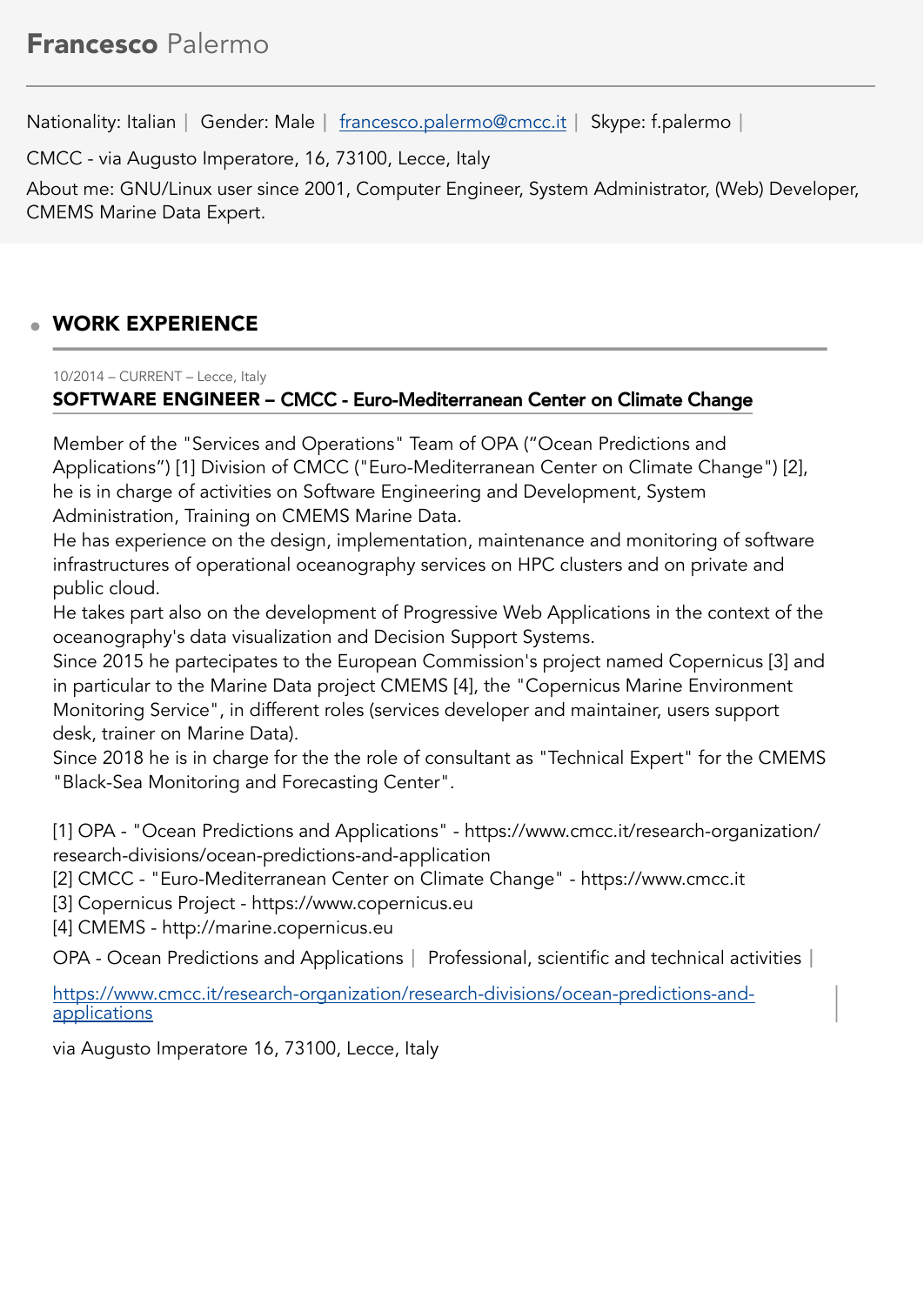# PROJECTS

02/2020 – CURRENT

#### Blue-Cloud

#### <https://www.blue-cloud.org/>

Blue-Cloud is a European H2020 project with the overarching aim of federating and piloting innovative services for Marine Research & the Blue Economy.

He is working at the development of a dedicated web interface to provide and display environmental indicators and information on the environmental quality of the ocean.

07/2018 – CURRENT

#### Blue-Health

#### <https://bluehealth2020.eu/>

BlueHealth is a pan-European research initiative investigating the links between urban blue spaces, climate and health. It is combining interdisciplinary approaches to examine how wellbeing might be promoted through the development of blue infrastructure. Funded by the EU's Horizon 2020 programme, BlueHealth has brought together over 90 researchers from nine European institutions.

He has partecipated to the development (with Ionic/Angular + PHP/MySQL) of the Blue-Health DST (Decision Support Tool) hosted at https://www.bluehealth2020-dst.eu/

07/2018 – CURRENT

#### EUCISE 2020

#### <http://www.eucise2020.eu/>

EUropean test bed for the maritime Common Information Sharing Environment in the 2020 perspective. He has partecipated on the CMCC EUCISE Node setup and deployment and maintains the related WMS service.

# 01/2018 – CURRENT

#### GOFS16 - CMCC Global Ocean Forecast System

#### <http://gofs.cmcc.it>

The Global Ocean Forecast System GOFS16 is an operational ocean analysis and forecast system that runs daily at the Euro-Mediterranean Center on Climate Change since early 2017.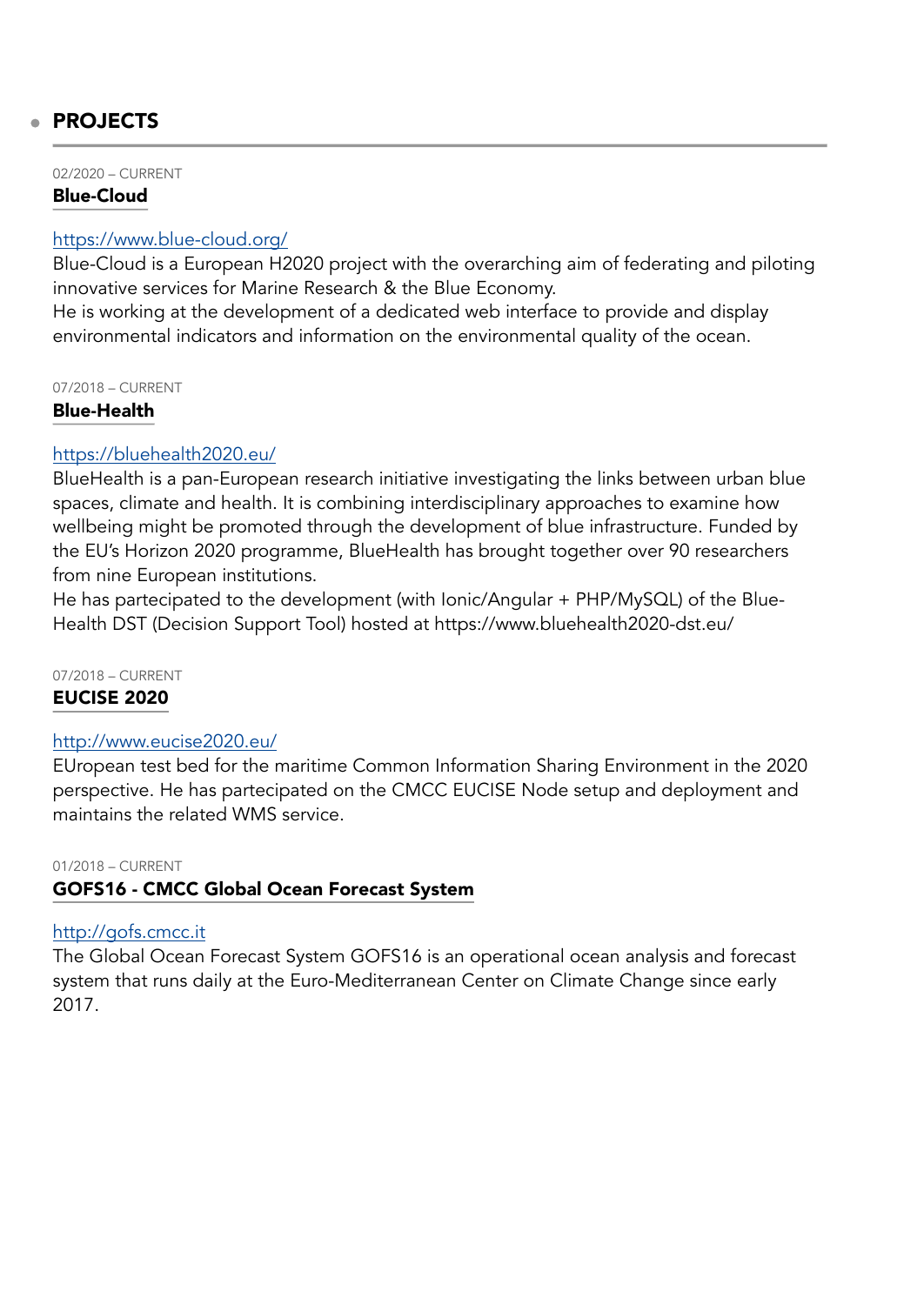#### 03/2015 – CURRENT CMEMS - Copernicus Marine Environment Monitoring Service

# <https://marine.copernicus.eu/>

The Copernicus Marine Service has been designed to respond to issues emerging in the environmental, business and scientific sectors. Using information from both satellite and in situ observations, it provides state-of-the-art analyses and forecasts daily, which offer an unprecedented capability to observe, understand and anticipate marine environment events.

### Activities:

- Member of the CMCC's team responsible of the CMEMS releases for the Mediterranean-Sea and Black-Sea
- He has been System Administrator and Software Developer for the Dissemination Unit (DU) of the MED-MFC (Mediterranean-Sea Monitoring and Forecasting Center) and BS-MFC (Black-Sea).
- He has been in charge of the role of "Dissemination Unit and Archive Unit (DU/AU) Manager" for the BS-MFC
- Member of the user support desk ("Local Service Desk") for the MED-MFC and BS-◦ MFC services
- Now he is "Technical Expert" for the BS-MFC

# 10/2014 – 2015

# TESSA

# <http://tessa.linksmt.it/en/home>

Web Developer (Liferay  $+$  jQuery) for the **Decision Support Systems** of the TESSA project:

- [www.visir-nav.com](http://www.visir-nav.com/) discoVerIng Safe and effIcient nautical Routes in the Mediterranean Sea
- [www.ocean-sar.com](http://www.ocean-sar.com/) Maritime Search and Rescue Service in the Mediterranean Sea
- [www.witoil.com](http://www.witoil.com/) predicting the fate and transport oil spills in the Mediterranean Sea
- [www.marinenvironment.com](http://www.marinenvironment.com/) access to oceanographic and environemental indicators and products related to the Mediterranean Sea

# CONFERENCES AND SEMINARS

#### 09/12/2019 – 10/12/2019 – Bologna, Italy

# CMEMS Training Workshop for the Mediterranean Sea

Regional Copernicus Marine Service Training Workshop dedicated to the Mediterranean Sea organized by [Mercator Ocean International,](https://www.mercator-ocean.fr/en/) [CMCC](https://www.cmcc.it/) and the [University of Bologna](https://www.unibo.it/en). He participated as Trainer for accessing and handling Marine Data through Jupyter Notebook. <https://marine.copernicus.eu/copernicus-marine-service-training-mediterranean-sea/>

#### 04/09/2019 – 06/09/2019 – Ghent, Belgium

#### EMODnet Open Sea Lab II Hackaton

During three days, teams competed and brought their expertise to develop novel marine and maritime applications using **[EMODnet,](http://www.emodnet.eu) [ICES](https://www.ices.dk/Pages/default.aspx)** and [Copernicus Marine](http://marine.copernicus.eu/)'s wealth of marine data and services. He participated as Coach and expert on CMEMS and Marine Data. <https://www.emodnet.eu/conference/opensealab/>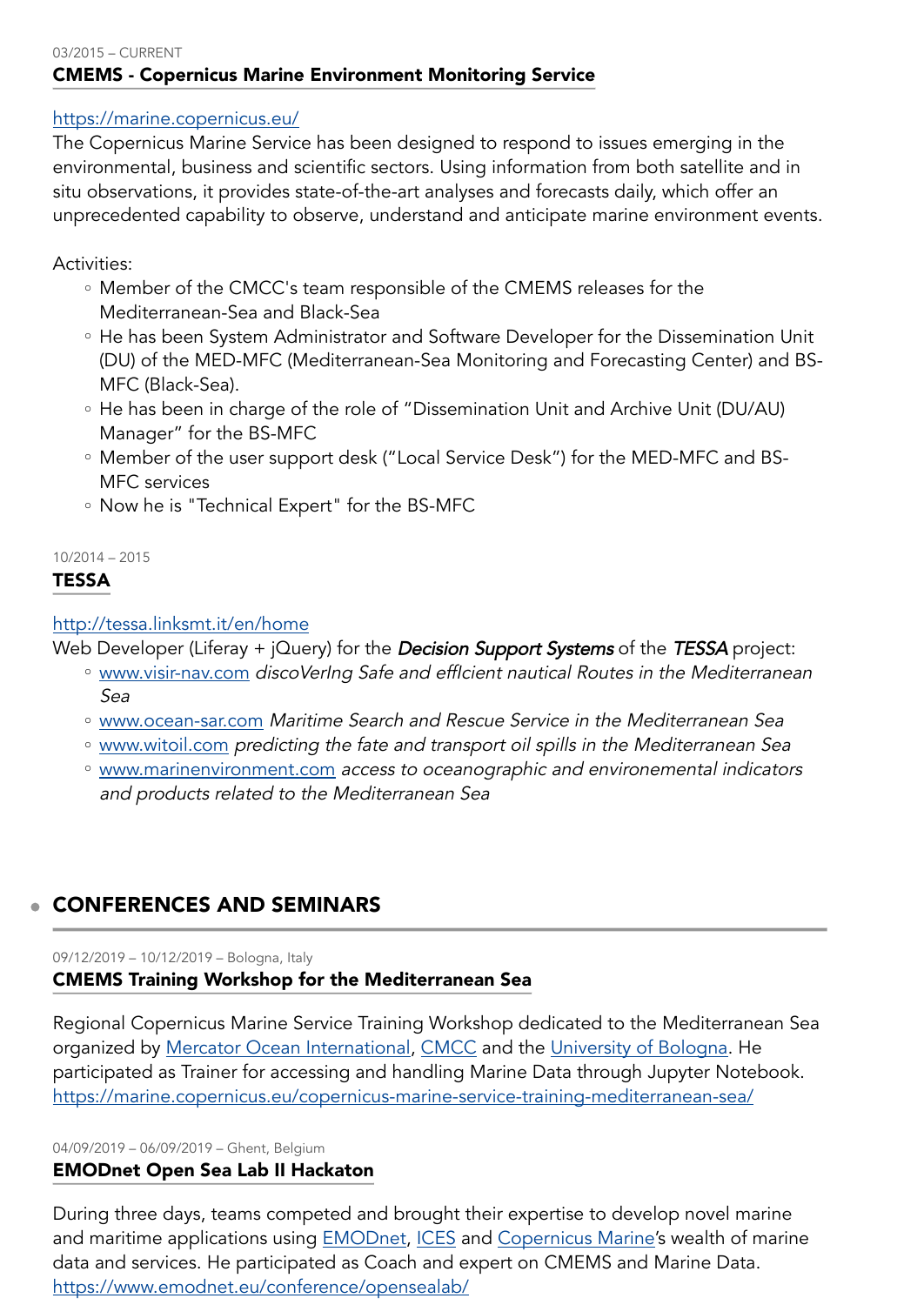26/06/2019 – 27/06/2019 – Constante, Romania CMEMS Training Workshop for the Black-Sea region

Regional Copernicus Marine Service Training Workshop dedicated to the Black Sea region organized by [Mercator Ocean International](https://www.mercator-ocean.fr/) and the [National Institute for Marine Research](http://www.rmri.ro/Home/Home.html?lang=en) [and Development "Grigore Antipa"](http://www.rmri.ro/Home/Home.html?lang=en). He participated as a Trainer for accessing and handling Marine Data through Jupyter Notebooks.

[https://marine.copernicus.eu/copernicus-marine-service-training-workshop-for-the-black-sea](https://marine.copernicus.eu/copernicus-marine-service-training-workshop-for-the-black-sea-region/)[region/](https://marine.copernicus.eu/copernicus-marine-service-training-workshop-for-the-black-sea-region/)

11/07/2018 – 12/07/2018 – University of Malta, Malta JERICO-NEXT Malta Summer School 2018

"Operational Oceanography for Blue Growth" is a summer school organised by the JERICO-NEXT project, hosted by the University of Malta. He participated as Expert on CMEMS Marine Data.

<http://www.jerico-ri.eu/events/operational-oceanography-for-blue-growth/>

# PUBLICATIONS

# Progresses in the CMEMS BS-MFC for improving forecasting capabilities and monitoring the Black Sea

Bibcode: 2020EGUGA..2222304C 2020

The BS-MFC (Black Sea Monitoring and Forecasting Centre) delivers near real time and multiyear products for the Black Sea region with the scope to describe its physical, biogeochemical and wave conditions in the frame of CMEMS.

#### Black Sea Observing System

DOI: 10.3389/fmars.2019.00315 2019

Combining and optimizing in situ, remote sensing, modeling and forecasting into a Black Sea observing system is a task that has to be solved, and that will allow to get a more complete and comprehensive picture of the state of the marine environment as well as to forecast future changes of physical and biogeochemical state of the Black Sea and the Black Sea ecosystem.

# The Black Sea Monitoring and Forecasting Center (BS-MFC) in the framework of the Copernicus Marine

Bibcode: 2017EGUGA..1915637P 2017

The BS-MFC entered the Copernicus Marine Environment Monitoring Service ([CMEMS\)](http://marine.copernicus.eu) in October 2016, providing regular and systematic information about the ocean state in the Black Sea in operational mode.